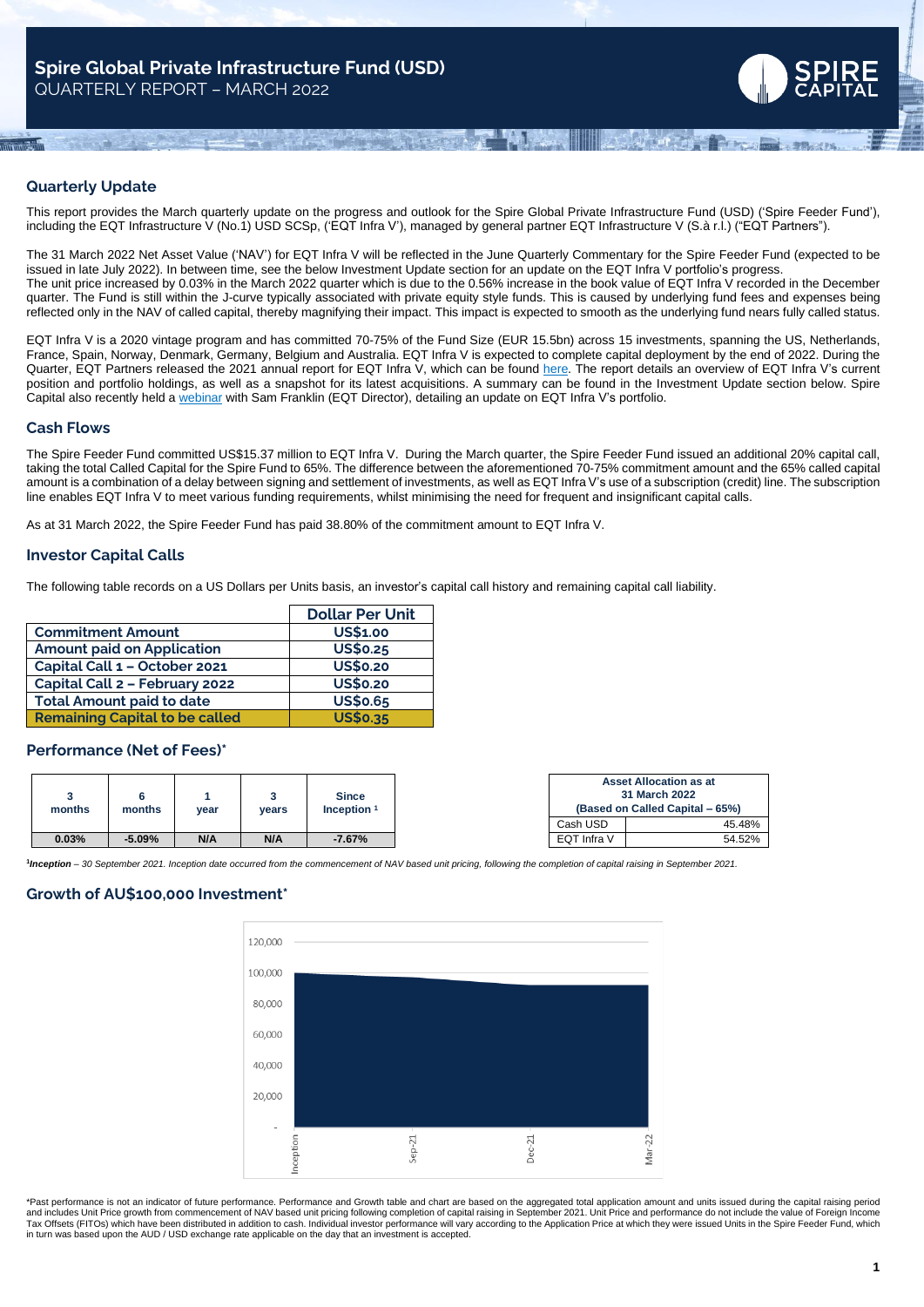

A Final Const

### **Investment Update – EQT Infra V (as at 31 December, 2021)**



**Territory** 

Note – investments closed in March quarter not represented in above charts (i.e. Stockland, Covanta JV, Instavolt)

#### The below table outlines the portfolio investments held by EQT Infra V.

| As of 31 Dec 2021         |                 |             |                                  | Holding | Invested capital | % of total       | % of total | Platform investment /                     | Gross MOIC /     |
|---------------------------|-----------------|-------------|----------------------------------|---------|------------------|------------------|------------|-------------------------------------------|------------------|
| Company                   | Investment date | Country     | Sector                           | period  | (EURm)           | invested capital | fund value | material M&A                              | <b>Gross IRR</b> |
| COVANTA                   | Nov-21          | US          | Environmental                    | 0.1     | 1,246            | 12%              | 11%        |                                           | $1.0x / -8%$     |
| DELTAFIBER                | $Oct-21$        | Netherlands | Digital                          | 0.0     | 1,076            | 10%              | 10%        | CAIW                                      | 1.0x / n.m.      |
| COLISEE                   | Nov-20          | France      | Social                           | $1.1\,$ | 1,042            | 10%              | 11%        | <b>SGMR LES OPALINES</b>                  | 1.1x / 14%       |
| <b>FIRST STUDENT</b>      | $Jul-21$        | US          | <b>Transport &amp; Logistics</b> | 0.4     | 816              | 8%               | 7%         |                                           | 1.0x / 1%        |
| SOLARPACK                 | Nov-21          | Spain       | Energy                           | 0.1     | 805              | 8%               | 7%         |                                           | 1.0x / 1%        |
| <b>CYPRESS CREEK</b>      | $Oct-21$        | US          | Energy                           | 0.2     | 771              | 7%               | 7%         |                                           | 1.0x / 7%        |
| EDGECONNEX                | $Sep-21$        | US          | Digital                          | 0.3     | 770              | 7%               | 8%         | ADANICONNEX,<br><b>GLOBAL DATA CENTER</b> | 1.1x / 52%       |
| INSTAVOLT                 | Mar-22          | UK          | Energy                           | 0.0     | 753              | 7%               | 7%         |                                           | 1.0x/n.m.        |
| <b>TORGHATTEN</b>         | Feb-21          | Norway      | <b>Transport &amp; Logistics</b> | 0.9     | 736              | 7%               | 7%         |                                           | 1.0x / 3%        |
| MEINE RADIOLOGIE / BLIKK  | Aug-21          | Germany     | Social                           | 0.3     | 625              | 6%               | 6%         |                                           | 1.0x / 5%        |
| <b>ICON GROUP</b>         | Nov-21          | Australia   | Social                           | 0.0     | 602              | 6%               | 6%         |                                           | 1.0x / n.m.      |
| MOLSLINJEN                | Mar-21          | Denmark     | <b>Transport &amp; Logistics</b> | 0.8     | 471              | 4%               | 4%         |                                           | 1.0x/0%          |
| STOCKLAND                 | Feb-22          | Australia   | Social                           | 0.0     | 443              | 4%               | 4%         |                                           | 1.0x/n.m.        |
| <b>DEUTSCHE GLASFASER</b> | <b>Dec-20</b>   | Germany     | Digital                          | $1.1\,$ | 380              | 4%               | 4%         | <b>INEXIO</b>                             | 1.3x / 27%       |
| FIBERKLAAR                | Mar-21          | Belgium     | Digital                          | 0.8     | 31               | 0%               | 0%         |                                           | $1.0x / 0\%$     |
| <b>Total</b>              |                 |             |                                  | 0.4     | 10,568           | 100%             | 100%       |                                           | $1.0x / 10\%$    |
| <b>TVPI / Net IRR</b>     |                 |             |                                  |         |                  |                  |            |                                           | n.m. / n.m.      |
|                           |                 |             |                                  |         |                  |                  |            |                                           |                  |

During the March quarter, EQT Infra V executed on three new acquisitions. The new additions to the portfolio can be seen below:

| Name                                  | Location  | Sector /<br><b>EQT Theme</b> | <b>Description</b>                                                                                                                                                                                                                                                                                                                                                                                                                                                                                                                                                                                                                                                                                                                                                                                                                                                                                                                                                                                                            |
|---------------------------------------|-----------|------------------------------|-------------------------------------------------------------------------------------------------------------------------------------------------------------------------------------------------------------------------------------------------------------------------------------------------------------------------------------------------------------------------------------------------------------------------------------------------------------------------------------------------------------------------------------------------------------------------------------------------------------------------------------------------------------------------------------------------------------------------------------------------------------------------------------------------------------------------------------------------------------------------------------------------------------------------------------------------------------------------------------------------------------------------------|
| Covanta JV                            | <b>UK</b> | Waste /<br>Environmental     | EQT Infra V agreed to acquire a 50% stake in a joint venture (JV) with Covanta (EQT<br>Infrastructure V portfolio company) which holds equity stakes across four energy-from-waste<br>facilities in the UK from Green Investment Group ("GIG"), part of the Macquarie Group. The<br>acquisition of GIG's stake in its JV with Covanta is a key enabler to streamlining and<br>simplifying operations across all of Covanta's UK facilities, consolidating the company's<br>position in a strategic market, and a prime opportunity to accelerate Covanta's journey in<br>Europe towards becoming a leading sustainable provider of waste management services.                                                                                                                                                                                                                                                                                                                                                                 |
| <b>InstaVolt</b>                      | UK        | Renewables                   | EQT Infra V agreed to acquire InstaVolt, the UK's leading independent rapid Electric Vehicle<br>(EV) charging network, from Zouk Capital for an enterprise value of GBP 600 million<br>(approximately EUR 720 million). InstaVolt is one of the leading and fastest growing owner-<br>operators of public rapid and ultra-rapid charge-points in the UK. Founded in 2016, the<br>business has since contracted approximately 800 rapid charge-points across the country and<br>signed agreements with highly attractive landlord partners. With multiple partners, InstaVolt<br>has a clear runway to 10,000 charge-points within the next decade.                                                                                                                                                                                                                                                                                                                                                                            |
| Stockland<br><b>Retirement Living</b> | Australia | Social                       | EQT Infra V agreed to acquire Stockland Retirement Living from Stockland Group, one of<br>Australia's largest diversified property management operators, for an Enterprise Value of<br>AUD 1bn and an earn-out of up to AUD 70m (approximately EUR 44 million) for the delivery<br>of additional land for development from Stockland's landbank. Stockland Retirement Living is<br>one of the largest providers of retirement living in Australia, with over 10,000 residents in 58<br>villages across Australia's eastern seaboard, and a pipeline of approximately 1,300 new units<br>to be developed in attractive retirement locations. The Business presents several growth<br>opportunities including the introduction of a continuum of care proposition to the Australian<br>market and enhanced development capability to bring high-quality retirement villages to more<br>customers in need of care and community. The transaction is expected to close by mid-2022,<br>subject to customary regulatory approvals. |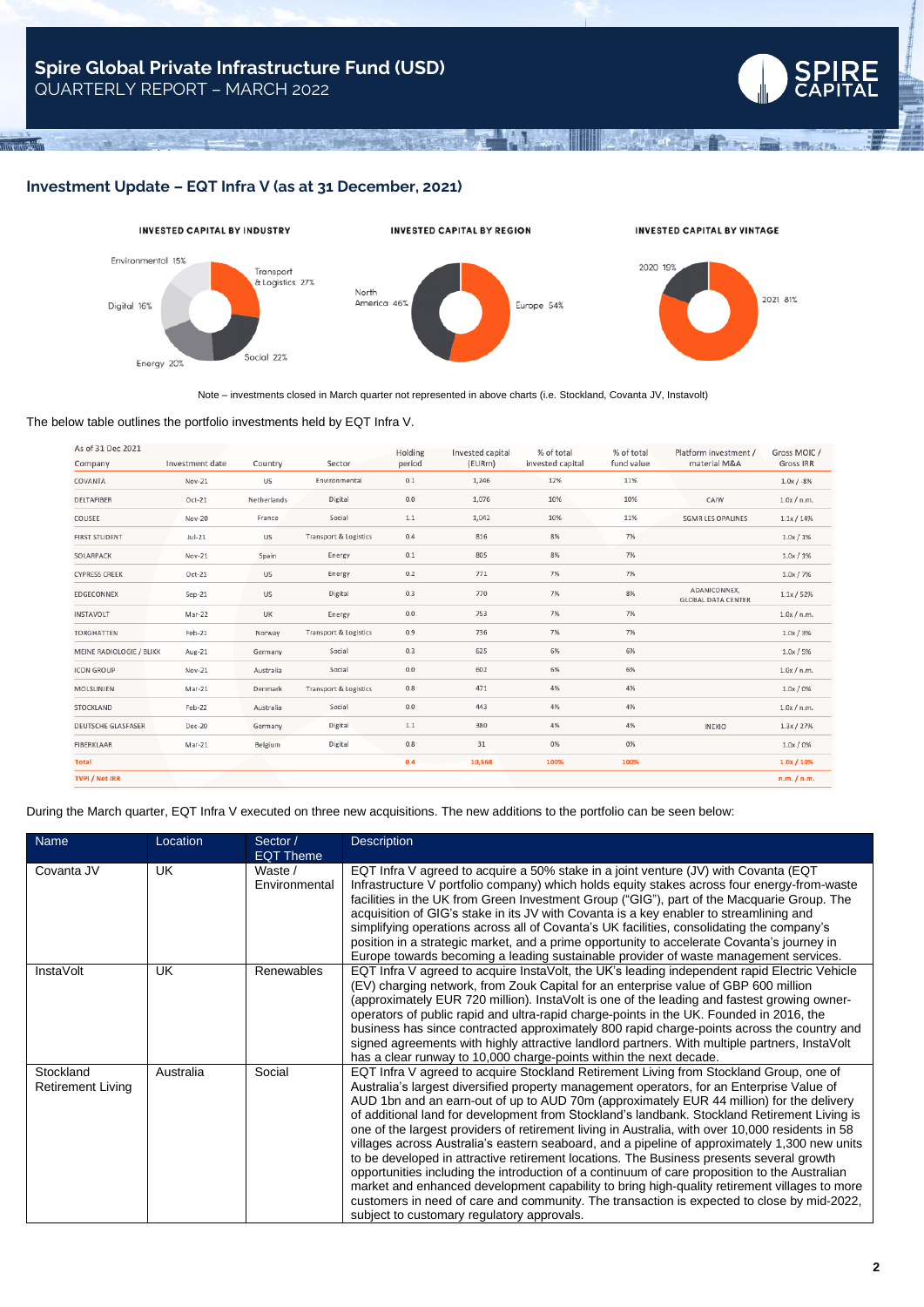

ad announ

# **Progress of Portfolio Holdings - EQT Infra V (as at 31 December, 2021)**

A LOCAL TELETY LARGED AND THE MAIN A

| <b>DEUTSCHE GLASFASER</b>           |                                            |                    |                   | FIBER INFRASTRUCTURE SERVICE PROVIDER                          |            |              |
|-------------------------------------|--------------------------------------------|--------------------|-------------------|----------------------------------------------------------------|------------|--------------|
| <b>Deutsche</b><br><b>Glasfaser</b> |                                            |                    |                   | <b>USD MILLION</b>                                             | UNREALIZED | TOTAL        |
|                                     | DATE OF INVESTMENT DECEMBER 2020           | SALES              | ON PLAN           | <b>INVESTMENT COST</b>                                         | 169        | 169          |
| <b>GEOGRAPHY</b>                    | <b>EUROPE</b>                              | <b>EBITDA</b>      | ON PLAN           | VALUE                                                          | 193        | 193          |
| <b>INDUSTRY</b>                     | <b>DIGITAL</b>                             | <b>NET DEBT</b>    | <b>BELOW PLAN</b> | <b>GROSS MOIC</b>                                              | 1.1X       | 1.1X         |
| <b>SHARE OF FUND</b>                | 3%                                         | SUSTAINABILITY 3/4 |                   |                                                                |            |              |
| <b>COLISEE</b>                      |                                            |                    |                   | OPERATOR OF NURSING HOMES IN EUROPE                            |            |              |
| €                                   |                                            |                    |                   |                                                                |            |              |
| COLISEE                             |                                            |                    |                   | <b>USD MILLION</b>                                             | UNREALIZED | <b>TOTAL</b> |
|                                     | DATE OF INVESTMENT NOVEMBER 2020           | <b>SALES</b>       | ON PLAN           | <b>INVESTMENT COST</b>                                         | 449        | 449          |
| <b>GEOGRAPHY</b>                    | <b>FUROPE</b>                              | <b>EBITDA</b>      | ON PLAN           | VALUE                                                          | 503        | 503          |
| <b>INDUSTRY</b>                     | SOCIAL                                     | <b>NET DEBT</b>    | <b>BELOW PLAN</b> | <b>GROSS MOIC</b>                                              | 1.1X       | 1.1X         |
| <b>SHARE OF FUND</b>                | 7%                                         | SUSTAINABILITY 4/4 |                   |                                                                |            |              |
| <b>TORGHATTEN</b>                   |                                            |                    |                   | THE LEADING PRIVATE PASSENGER TRANSPORTATION COMPANY IN NORWAY |            |              |
|                                     | <b>TORGHATTEN</b>                          |                    |                   |                                                                |            |              |
|                                     |                                            |                    |                   | <b>USD MILLION</b>                                             | UNREALIZED | <b>TOTAL</b> |
| DATE OF INVESTMENT FEBRUARY 2021    |                                            | <b>SALES</b>       | ON PLAN           | <b>INVESTMENT COST</b>                                         | 326        | 326          |
| <b>GEOGRAPHY</b>                    | <b>EUROPE</b>                              | <b>EBITDA</b>      | ON PLAN           | VALUE                                                          | 314        | 314          |
| <b>INDUSTRY</b>                     | <b>TRANSPORT &amp;</b><br><b>LOGISTICS</b> | <b>NET DEBT</b>    | N.A.              | <b>GROSS MOIC</b>                                              | 1.0X       | 1.0X         |

| <b>SHARE OF FUND</b> | 5%                                         |                 |         |                                  |            |              |
|----------------------|--------------------------------------------|-----------------|---------|----------------------------------|------------|--------------|
| <b>MOLSLINIEN</b>    |                                            |                 |         | DENMARK'S LEADING FERRY OPERATOR |            |              |
| پي<br>MOLSLINJEN     |                                            |                 |         | USD MILLION                      | UNREALIZED | <b>TOTAL</b> |
| DATE OF INVESTMENT   | <b>MARCH 2021</b>                          | <b>SALES</b>    | ON PLAN | <b>INVESTMENT COST</b>           | 209        | 209          |
| <b>GEOGRAPHY</b>     | <b>EUROPE</b>                              | <b>EBITDA</b>   | ON PLAN | VALUE                            | 196        | 196          |
| <b>INDUSTRY</b>      | <b>TRANSPORT &amp;</b><br><b>LOGISTICS</b> | <b>NET DEBT</b> | ON PLAN | <b>GROSS MOIC</b>                | 0.9X       | 0.9X         |
| <b>SHARE OF FUND</b> | $3\%$                                      |                 |         |                                  |            |              |

# **CYPRESS CREEK RENEWABLES**

| CYPRESS CREEK (                 |               |                 |         | <b>USD MILLION</b>     | UNREALIZED | <b>TOTAL</b> |
|---------------------------------|---------------|-----------------|---------|------------------------|------------|--------------|
| DATE OF INVESTMENT OCTOBER 2021 |               | <b>SALES</b>    | ON PLAN | <b>INVESTMENT COST</b> | 328        | 328          |
| <b>GEOGRAPHY</b>                | NORTH AMERICA | <b>EBITDA</b>   | ON PLAN | <b>VALUE</b>           | 328        | 328          |
| <b>INDUSTRY</b>                 | <b>ENERGY</b> | <b>NET DEBT</b> | ON PLAN | <b>GROSS MOIC</b>      | 1.0X       | 1.0X         |
| <b>SHARE OF FUND</b>            | 5%            |                 |         |                        |            |              |

INTEGRATED US RENEWABLES PLATFORM

| <b>COVANTA</b>                                                |                      | WASTE-TO-ENERGY AND ENVIRONMENTAL SOLUTIONS PROVIDER |      |                                        |            |              |  |
|---------------------------------------------------------------|----------------------|------------------------------------------------------|------|----------------------------------------|------------|--------------|--|
| <b>COVANTA</b><br><b>Powering Today. Protecting Tomorrow.</b> |                      |                                                      |      | <b>USD MILLION</b>                     | UNREALIZED | <b>TOTAL</b> |  |
| DATE OF INVESTMENT NOVEMBER 2021                              |                      | <b>SALES</b>                                         | N.A. | <b>INVESTMENT COST</b>                 | 513        | 513          |  |
| <b>GEOGRAPHY</b>                                              | <b>NORTH AMERICA</b> | <b>EBITDA</b>                                        | N.A. | VALUE                                  | 513        | 513          |  |
| <b>INDUSTRY</b>                                               | <b>ENVIRONMENTAL</b> | <b>NET DEBT</b>                                      | N.A. | <b>GROSS MOIC</b>                      | 1.0X       | 1.0X         |  |
| <b>SHARE OF FUND</b>                                          | 8%                   | SUSTAINABILITY 4/4                                   |      |                                        |            |              |  |
| <b>SOLARPACK</b>                                              |                      |                                                      |      | INTEGRATED SPANISH RENEWABLES PLATFORM |            |              |  |

| <b>SOLAR</b><br>PACK             |               |                 |      | <b>USD MILLION</b>     | UNREALIZED | <b>TOTAL</b> |
|----------------------------------|---------------|-----------------|------|------------------------|------------|--------------|
| DATE OF INVESTMENT NOVEMBER 2021 |               | <b>SALES</b>    | N.A. | <b>INVESTMENT COST</b> | 331        | 331          |
| <b>GEOGRAPHY</b>                 | <b>FUROPE</b> | <b>EBITDA</b>   | N.A. | VALUE                  | 336        | 336          |
| <b>INDUSTRY</b>                  | <b>ENERGY</b> | <b>NET DEBT</b> | N.A. | <b>GROSS MOIC</b>      | 1.0X       | 1.0X         |
|                                  | ---           |                 |      |                        |            |              |

**SHARE OF FUND**  $5\%$ 

| <b>EDGECONNEX</b>                 |                                            |                    |                   |                                                                                               | DATA CENTER PROVIDER |              |
|-----------------------------------|--------------------------------------------|--------------------|-------------------|-----------------------------------------------------------------------------------------------|----------------------|--------------|
|                                   | edgeconnex®                                |                    |                   | <b>USD MILLION</b>                                                                            | UNREALIZED           | <b>TOTAL</b> |
| DATE OF INVESTMENT SEPTEMBER 2021 |                                            | <b>SALES</b>       | ON PLAN           | <b>INVESTMENT COST</b>                                                                        | 331                  | 331          |
| <b>GEOGRAPHY</b>                  | <b>NORTH AMERICA</b>                       | <b>EBITDA</b>      | ON PLAN           | VALUE                                                                                         | 348                  | 348          |
| <b>INDUSTRY</b>                   | <b>DIGITAL</b>                             | <b>NET DEBT</b>    | <b>BELOW PLAN</b> | <b>GROSS MOIC</b>                                                                             | 1.1X                 | 1.1X         |
| <b>SHARE OF FUND</b>              | 5%                                         | SUSTAINABILITY 4/4 |                   |                                                                                               |                      |              |
| <b>FIBERKLAAR</b>                 |                                            |                    |                   | FIBER INFRASTRUCTURE PROVIDER                                                                 |                      |              |
| Fiberklaar                        |                                            |                    |                   | USD MILLION                                                                                   | UNREALIZED           | <b>TOTAL</b> |
| DATE OF INVESTMENT MARCH 2021     |                                            | <b>SALES</b>       | N.A.              | <b>INVESTMENT COST</b>                                                                        | 14                   | 14           |
| <b>GEOGRAPHY</b>                  | <b>EUROPE</b>                              | <b>EBITDA</b>      | <b>ABOVE PLAN</b> | VALUE                                                                                         | 13                   | 13           |
| <b>INDUSTRY</b>                   | <b>DIGITAL</b>                             | <b>NET DEBT</b>    | <b>ABOVE PLAN</b> | <b>GROSS MOIC</b>                                                                             | 1.0X                 | 1.0X         |
| <b>SHARE OF FUND</b>              | $0\%$                                      | SUSTAINABILITY 3/4 |                   |                                                                                               |                      |              |
| <b>FIRST STUDENT</b>              | First Student                              |                    |                   | OUTSOURCED STUDENT TRANSPORTATION SERVICES AND PUBLIC TRANSIT IN NORTH AMERICA<br>USD MILLION | UNREALIZED           | <b>TOTAL</b> |
| DATE OF INVESTMENT JULY 2021      |                                            | <b>SALES</b>       | ON PLAN           | <b>INVESTMENT COST</b>                                                                        | 352                  | 352          |
| <b>GEOGRAPHY</b>                  | <b>NORTH AMERICA</b>                       | <b>EBITDA</b>      | ON PLAN           | VALUE                                                                                         | 360                  | 360          |
| <b>INDUSTRY</b>                   | <b>TRANSPORT &amp;</b><br><b>LOGISTICS</b> | <b>NET DEBT</b>    | ON PLAN           | <b>GROSS MOIC</b>                                                                             | 1.0X                 | 1.0X         |
| <b>SHARE OF FUND</b>              | 5%                                         | SUSTAINABILITY 4/4 |                   |                                                                                               |                      |              |
| <b>MEINE RADIOLOGIE / BLIKK</b>   |                                            |                    |                   | LEADING PROVIDER OF RADIOLOGY AND RADIOTHERAPY SERVICES                                       |                      |              |
| blikk<br>RADIOLOGIE               | <b>DIT BADICK OCUP</b>                     |                    |                   | <b>USD MILLION</b>                                                                            | UNREALIZED           | <b>TOTAL</b> |
| DATE OF INVESTMENT AUGUST 2021    |                                            | <b>SALES</b>       | ON PLAN           | <b>INVESTMENT COST</b>                                                                        | 268                  | 268          |
| <b>GEOGRAPHY</b>                  | <b>EUROPE</b>                              | <b>EBITDA</b>      | ON PLAN           | VALUE                                                                                         | 267                  | 267          |

**NET DEBT** 

ABOVE PLAN

**INDUSTRY** 

**SHARE OF FUND** 

SOCIAL

 $4\%$ 

嚇

THE

All Middle Press

**GROSS MOIC** 

 $1.0X$ 

 $1.0X$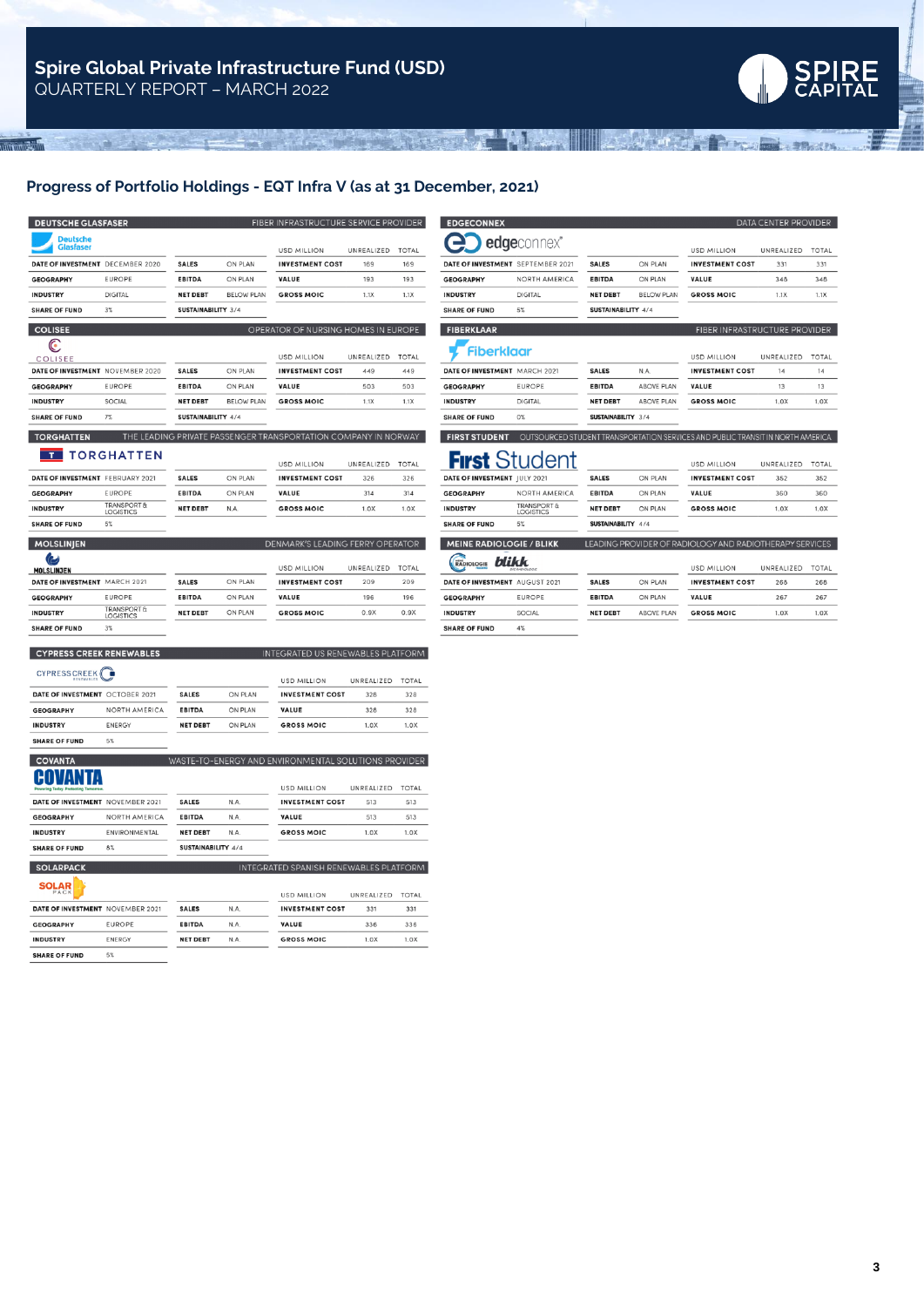

## **Fund Overview**

The Spire Global Private Infrastructure Fund serves as an Australian unlisted unit trust that feeds into EQT Infra V. EQT Infra V is a continuation of EQT's historically successful strategy of investing in strong-performing infrastructure companies with potential for significant value creation in sectors with suitable infrastructure characteristics and favorable market trends. EQT Infra V endeavours to capture a compelling thematic across digital and essential infrastructure, pairing this with active value creation at the asset level. EQT contain a network of proven industrialists & advisors working in tandem with their investment teams for financial expertise, digital capability and a playbook for value creation.

# **Fund Details**

| Total Commitments to EQT Infra V (All Share Classes) (USD) | \$25.47m                                                                          |
|------------------------------------------------------------|-----------------------------------------------------------------------------------|
| <b>Fund Size – Total Commitments (USD):</b>                | \$16.6m                                                                           |
| <b>Fund Size - Current NAV (USD)</b>                       | \$10.30m                                                                          |
| <b>Capital Called (Spire Feeder Fund)</b>                  | 65%                                                                               |
| Unit Price (USD):                                          | \$0.6207                                                                          |
| <b>APIR Code:</b>                                          | <b>SPI2005AU</b>                                                                  |
| <b>Commencement:</b>                                       | April 2021                                                                        |
| <b>Distributions:</b>                                      | Annually                                                                          |
| <b>Fund Manager:</b>                                       | Spire Capital Pty Limited                                                         |
| <b>Investment Manager:</b>                                 | EQT Fund Management S.à r.l.                                                      |
| Trustee:                                                   | Spire Capital Pty Limited                                                         |
| <b>Base Management Fee:</b>                                | $0.50\%$ p.a.                                                                     |
| Underlying Management Fees ("Priority Profit Share"):      | 1.65% p.a.                                                                        |
| <b>Underlying Performance Fee:</b>                         | 20% of realised profits after an 6% annual return is paid to Limited<br>Partners. |